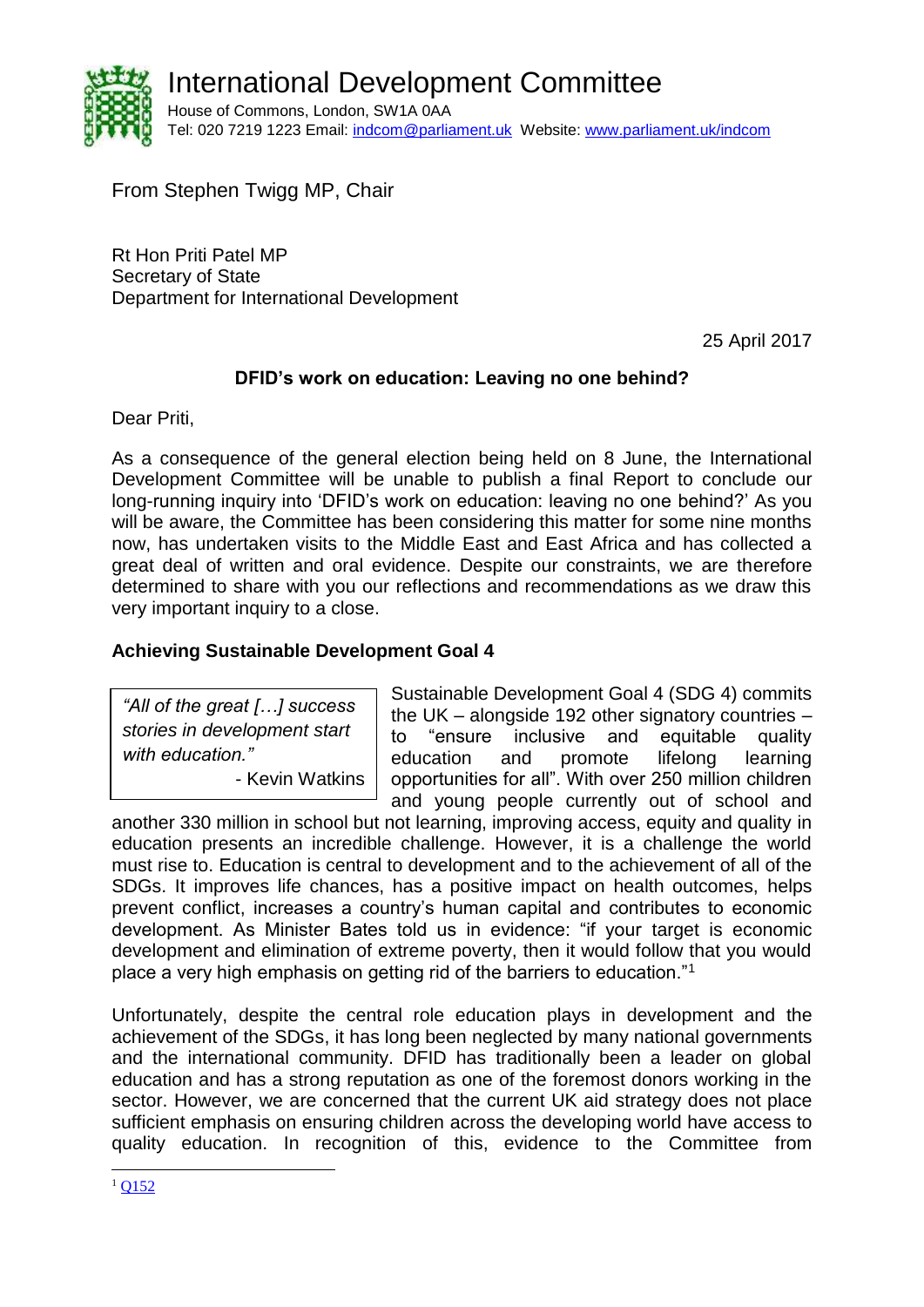organisations such as Save the Children and the Global Campaign for Education has called for DFID to produce a new global education strategy, including a long-term spending programme for education.<sup>2</sup>

Whether it produces a new strategy, or simply refreshes the 2013 Education Position Paper produced under the Coalition Government, there is a need for DFID to reaffirm its commitment to education and to clarify its approach, including its support for education in emergencies. The 2015 Conservative manifesto, and subsequent UK Aid Strategy, included a commitment "to help at least 11 million children in the poorest countries gain a decent education, and promote girls' education", but gave no detail on how this would be achieved.<sup>3</sup> Producing a new, or refreshed, strategy would clarify the Department's objectives and could also be an opportunity for colleagues across DFID's various divisions (e.g. those working on global health, economic development, conflict and humanitarian) to work together to develop a comprehensive and joined-up approach to education.

### **Financing education**

1

Internationally, education is shamefully underfunded. In order to achieve SDG 4 by 2030, an enormous increase in funding is needed from domestic, international and private sources. The Education Commission estimate that expenditure on education will need to rise from \$1.2 trillion to \$3 trillion per year by 2030.4

*"Some will say this is impractical, or too expensive, or too hard. Or maybe even impossible. But it is time the world thinks bigger."*

- Malala Yousafzai

There has been a clear decline in international aid spending on education since 2011 and the overall ODA spend is far lower than spending on health, government and civil society and infrastructure.<sup>5</sup> As Gordon Brown told us, even if you take all aid agencies together, "the average expenditure per child in low and middle-income countries on education through aid […] is less than \$10 per head per year".<sup>6</sup> The recent Education Commission report states that, "Education has not been a top priority for international actors, whether official donors, or charitable organisations".<sup>7</sup> There is currently no finance mechanism for education equivalent to those that exist in the health sector – such as GAVI and the Global Fund – to galvanise innovation and funding for education. We hope to see this change through the introduction of a new International Finance Facility for Education, which we would like the UK to support in addition to its existing commitments. $8$ 

Whilst the UK remains one of the biggest donors to education internationally,<sup>9</sup> currently DFID dedicates just over 8% of its budget (£526.2m) to education; less than it spends on health, disaster and government and civil society.<sup>10</sup> In evidence to

<sup>8</sup> The Education Commission, 2017, [A Proposal to Create the International Finance Facility for Education](http://educationcommission.org/wp-content/uploads/2017/03/IFFEd-Overview-4-17.pdf)

<sup>&</sup>lt;sup>2</sup> Save the Children [\(EDU0046\)](http://data.parliament.uk/writtenevidence/committeeevidence.svc/evidencedocument/international-development-committee/dfids-work-on-education-leaving-no-one-behind/written/38637.html) para 1.3; Global Campaign for Education [\(EDU0009\)](http://data.parliament.uk/writtenevidence/committeeevidence.svc/evidencedocument/international-development-committee/dfids-work-on-education-leaving-no-one-behind/written/38227.html) p. 2

<sup>&</sup>lt;sup>3</sup> HM Treasury and DFID, 2015[, UK Aid: tackling global challenges in the national interest,](https://www.gov.uk/government/uploads/system/uploads/attachment_data/file/478834/ODA_strategy_final_web_0905.pdf) p. 18

<sup>&</sup>lt;sup>4</sup> The Education Commission, [The Learning Generation: Investing in Education for a Changing World,](http://report.educationcommission.org/wp-content/uploads/2016/09/Learning_Generation_Full_Report.pdf) p. 21

<sup>&</sup>lt;sup>5</sup> The Education Commission, [The Learning Generation: Investing in Education for a Changing World,](http://report.educationcommission.org/wp-content/uploads/2016/09/Learning_Generation_Full_Report.pdf) p. 22 <sup>6</sup> O81

<sup>&</sup>lt;sup>7</sup> The Education Commission, [The Learning Generation: Investing in Education for a Changing World,](http://report.educationcommission.org/wp-content/uploads/2016/09/Learning_Generation_Full_Report.pdf) p. 110

<sup>9</sup> OECD DAC, [Education-related aid by OECD DAC members,](http://www.oecd.org/dac/stats/education-related-aid-data.htm) accessed 25 April 2017

<sup>10</sup> DFID, [Aid by Sector,](https://devtracker.dfid.gov.uk/sector) Development Tracker, accessed 19 April 2017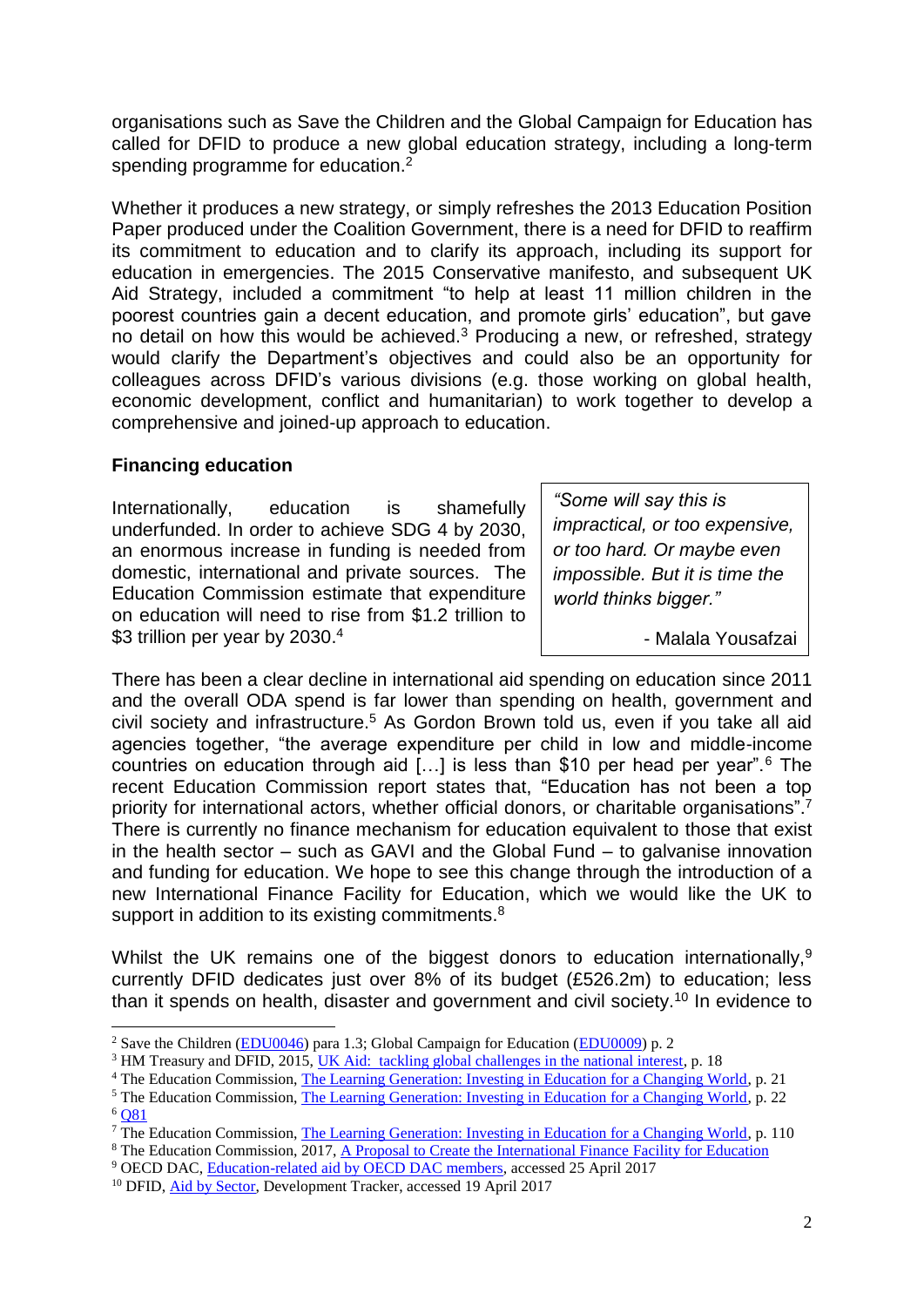the Committee, Minister Bates was unable to reassure us that the current education budget would not be cut.<sup>11</sup> Organisations are calling on DFID to commit to spending a far larger proportion of its budget on education, with the Malala Fund advocating for the figure to rise to 15% of all UK aid spending.<sup>12</sup>

The Committee takes the opportunity once again to voice its support for the 0.7% aid target, enshrined in law, which is necessary to ensure sustainable UK aid funding for global education. We welcome your statement last week reaffirming the important work of DFID. Given the balance of DFID's current spending priorities, and the importance of education, we recommend that DFID commit to spending no less than 10% of its annual budget on education.<sup>13</sup> An increase in funding to education could perhaps be achieved by slowing the pace of allocation of aid to other Government departments. This reflects our concern – which we were hoping to explore further in our now curtailed inquiry into non-DFID ODA – that the distribution of aid across Government is threatening areas of development spending, such as education, which should be a core priority for UK Aid.

### **Education in emergencies**

*58% of children in countries affected by conflict complete their primary education and just 37% complete secondary education.*

> - Education for All Global Monitoring Report, 2015

Education remains hugely neglected as a proportion of humanitarian aid, currently making up just 1.8% of all humanitarian funding, when the globally agreed target is 4%.<sup>14</sup> The Education Commission estimates that the need for funding for education in emergencies has increased by 21% since 2010, but international financing for it has declined by 41% over the same period.<sup>15</sup>

Humanitarian finance also suffers from being short-term and unpredictable.<sup>16</sup> As Gordon Brown told us: "We cannot forever continue with this situation where the only way we fund humanitarian aid, whether it be for education, health, shelter or food, is through a begging bowl."<sup>17</sup> In the wake of 2016's World Humanitarian Summit (WHS), DFID should continue to support reforms to the international humanitarian system to ensure that the international community is better prepared to support the needs of children whose lives are torn apart by emergencies. For these children, their top priority is education,<sup>18</sup> and the UK has a key role to play in leading international efforts to secure this.

We congratulate DFID on its significant role in the creation of the Education Cannot Wait fund, launched at the WHS last year. Now that it is operational, we would like to

1

<sup>11</sup> [Q221 & Q222](http://data.parliament.uk/writtenevidence/committeeevidence.svc/evidencedocument/international-development-committee/dfids-work-on-education-leaving-no-one-behind/oral/49579.html)

<sup>12</sup> Malala Fund [\(EDU0066\)](http://data.parliament.uk/writtenevidence/committeeevidence.svc/evidencedocument/international-development-committee/dfids-work-on-education-leaving-no-one-behind/written/46890.html) para 3.4

<sup>&</sup>lt;sup>13</sup> DFID currently spends 11.75% on Health, 9.87% on Disaster and 8.69% on Government and Civil Society, DFID, [Aid by Sector,](https://devtracker.dfid.gov.uk/sector) Development Tracker, accessed 19 April 2017. The [Global Education Monitoring Report](http://unesdoc.unesco.org/images/0024/002457/245752e.pdf)  [2016](http://unesdoc.unesco.org/images/0024/002457/245752e.pdf) recommends donors allocate 10% of all ODA spending to education.

 $\frac{14 \text{ Malala}}{14 \text{ Malala}}$  Fund [\(EDU0066\)](http://data.parliament.uk/writtenevidence/committeeevidence.svc/evidencedocument/international-development-committee/dfids-work-on-education-leaving-no-one-behind/written/46890.html) para 4.3

<sup>&</sup>lt;sup>15</sup> The Education Commission, [The Learning Generation: Investing in Education for a Changing World,](http://report.educationcommission.org/wp-content/uploads/2016/09/Learning_Generation_Full_Report.pdf) p. 23

 $16$  Q7 $8$ 

 $17 \overline{0101}$ 

<sup>18</sup> Malala Fund [\(EDU0066\)](http://data.parliament.uk/writtenevidence/committeeevidence.svc/evidencedocument/international-development-committee/dfids-work-on-education-leaving-no-one-behind/written/46890.html) para 4.2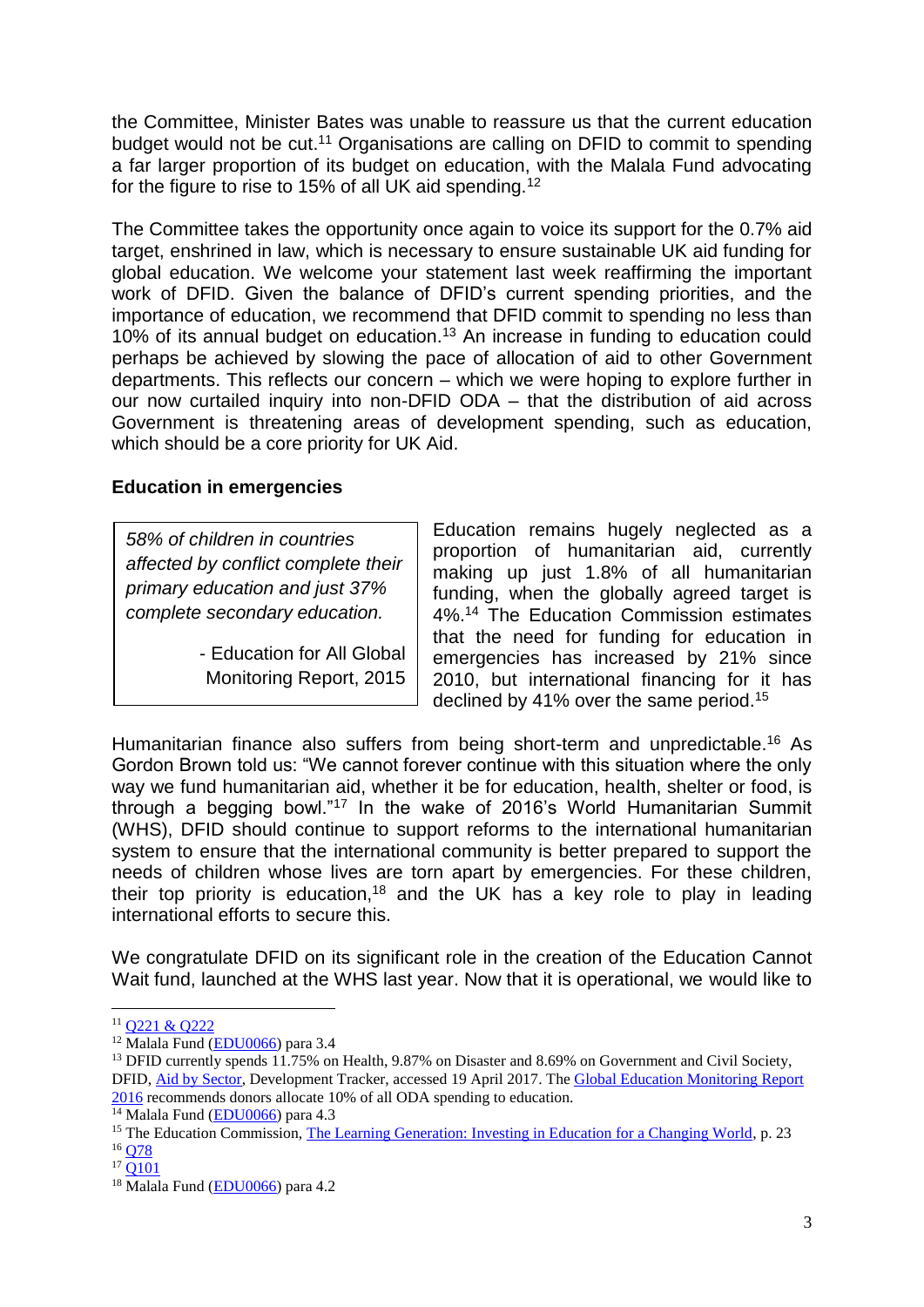see the Department commit to long-term, sustainable funding for the fund, recognising that protracted crises and an increase in refugee flows across the globe have created a need for additional, enduring support for refugee education from the international community. We also note the leading role that DFID is playing in ensuring Syrian refugees have access to education in the Middle East. During our visit to Jordan and Lebanon last year we witnessed the extraordinary support DFID has given to the governments there to ensure that education can be accessed by those children who have fled conflict in neighbouring Syria. We are, however, concerned by the disparity between DFID's support for refugee education in the Middle East, compared to its support for education provision for refugees and internally displaced persons in East Africa, where migration flows are also high as a result of conflict.<sup>19</sup> This was a subject we were planning to look at in more detail through our inquiry into forced displacement in East Africa.

As highlighted earlier, any new, or refreshed, DFID education strategy should clarify its approach to supporting refugee education in emergencies and protracted crises.

#### **Multilateral, bilateral and centrally managed programmes**

Bilateral cooperation between the UK and its priority countries on education remains essential. The Springfield Centre, an independent research centre, told us, to achieve results in education, "What is needed is a pragmatic and analytical approach cognisant of local social, economic and political realities, seeking locally appropriate, sustainable solutions to achieve impact at scale."<sup>20</sup> DFID's ability to produce such nuanced and context-driven responses depends on the strength and expertise of their education cadre in-country and strong relationships with governments, local authorities and relevant non-governmental stakeholders.

We are not currently convinced that DFID's decisions to open and close its bilateral education programmes are sufficiently strategic. We welcome the Department's decision to resume its bilateral education programme in Uganda. However, the reasons given for closing its bilateral programme in Kenya were unsatisfactory, particularly as DFID did not provide the Committee with a copy of its Country Poverty Reduction Diagnostic, which was referred to in evidence as the rationale for its closure.<sup>21</sup> Given that DFID remains engaged in centrally-managed and multilateral education interventions in Kenya, it seems – without further evidence – peculiar that the Department has disengaged from its bilateral programme, a key element of which the Committee saw, and was very impressed by, during its visit to Kenya.<sup>22</sup>

Given the importance of education to achieving the SDGs, and DFID's expertise and comparative advantage in this area, DFID should maintain its bilateral education programmes wherever possible in its priority countries, to complement and strengthen its investments in multilateral and centrally-managed programmes. It

<sup>&</sup>lt;sup>19</sup> DFID has established specific education programmes to support Syrian refugees in Jordan and Lebanon, such as the £80m ['Jordan Compact Education Programme'.](https://devtracker.dfid.gov.uk/projects/GB-1-205200) There are no such specific programmes in East Africa.

<sup>20</sup> The Springfield Centre [\(EDU0001\)](http://data.parliament.uk/writtenevidence/committeeevidence.svc/evidencedocument/international-development-committee/dfids-work-on-education-leaving-no-one-behind/written/35986.html) para 22

 $21$  O239

 $22$  The TUSOME programme aimed at improving literacy outcomes in the first and second grades of primary school, which was supported under the bilateral Kenya Essential Education Programme and continues to be supported by USAID.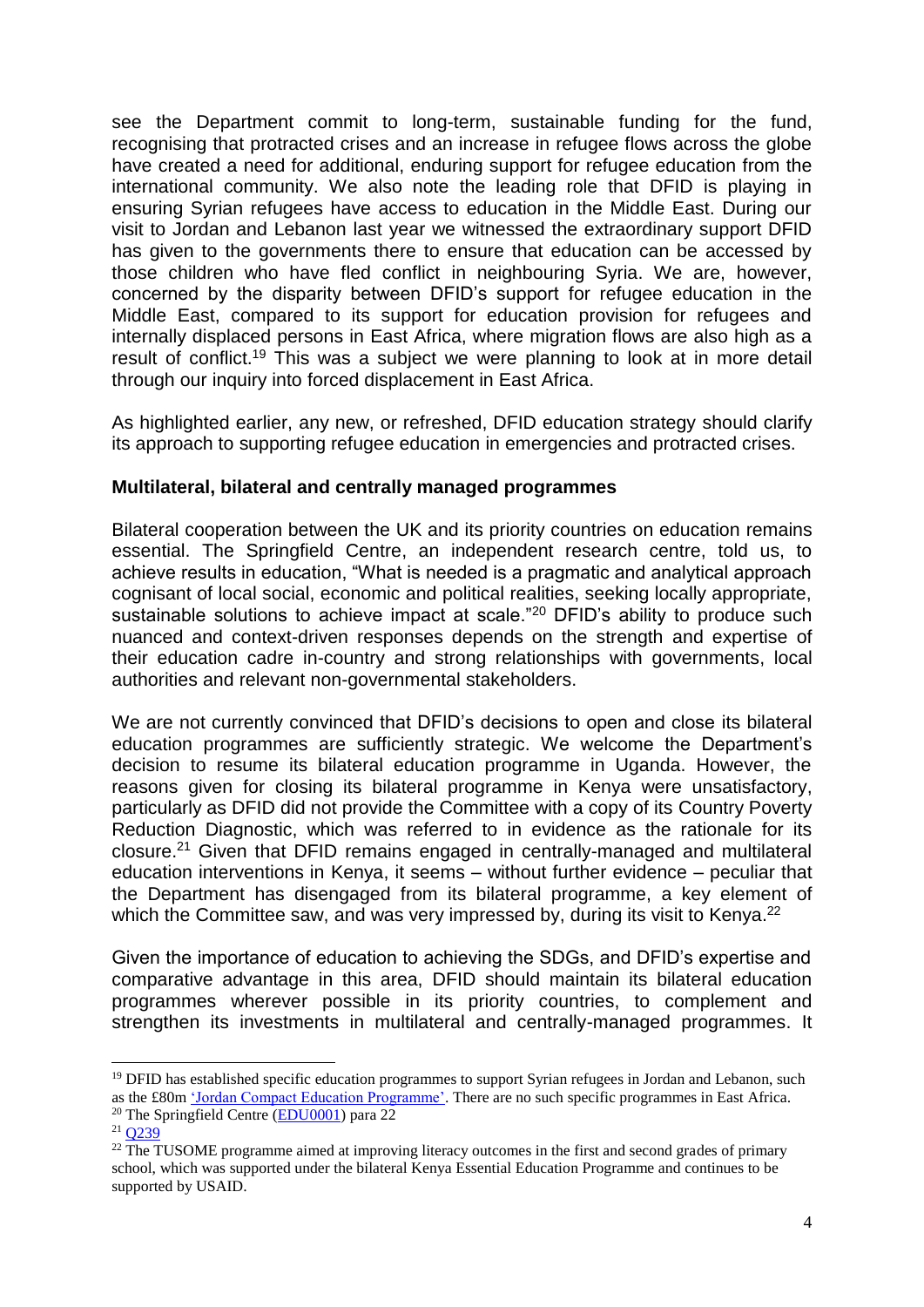should also have at least one education adviser in each country, instead of the crossover that occurs between countries such as Zambia and Zimbabwe.<sup>23</sup> This would enable the in-country team to give appropriate priority to education and to help develop the nuanced and specialist response – including strong relationships with domestic governments – that is needed to improve education systems.

DFID's support to education through multilateral organisations also remains essential, where it is effective and complementary to its bilateral and centrallymanaged programmes. However, it is clear that many multilaterals, including the World Bank, are not allocating enough funding to education, particularly in the lowincome countries that need most support.<sup>24</sup> As the largest bilateral contributor to the World Bank, and a significant contributor to many others, the UK has considerable influence and should use it to ensure that enough funding is allocated to education and that this funding is provided in the low-income countries where there is most need.

Evidence to the inquiry showed widespread support for DFID maintaining its financial commitment to the Global Partnership for Education (GPE), which was up to £300 million at the last replenishment (dependent on a number of conditions, including that this did not exceed 15% of total donor contributions). Although GPE did not receive the highest score possible in the latest Multilateral Development Review, <sup>25</sup> the Committee recognises the significant and positive reforms that GPE has undergone since the last multilateral review process in 2013. It is clear that these reforms have been spearheaded by the current CEO, Alice Albright, largely in response to the performance conditions attached to DFID's funding, which she described to us as "fantastic". <sup>26</sup> Along with the Education Cannot Wait fund, the Global Partnership for Education forms an essential part of the multilateral landscape on education as it focuses on low-income countries and on basic education, where we have seen support is most needed. It also works directly with governments to support national education systems; work which is vital for sustainable improvements in education but difficult for DFID to undertake now that it has moved away from direct budget support. It is important that the UK either maintains or increases its financial commitment to GPE at the next replenishment in the final quarter of 2017/18. A substantial contribution from the UK will ensure GPE can continue to achieve results, and will also encourage other donors to invest in what is currently the only multilateral mechanism dedicated to improving education systems.

As emphasised in a number of its past reports, the Committee remains concerned about DFID's use of centrally-managed programmes. Although we welcome the introduction of the Girls Education Challenge (GEC) as an innovative way of targeting interventions and funding towards girls that are hardest to reach in DFID's priority countries, a number of valid concerns were raised by the Independent Commission for Aid Impact (ICAI) about the way the programme is operating.<sup>27</sup> As getting marginalised girls into school is an area where little evidence exists on 'what works' DFID must ensure that there is a mechanism for ensuring any learning gained

<sup>-</sup> $23 \text{ O}241$ 

 $24\overline{O61}$ : Save the Children Annex B [\(EDU0064\)](http://data.parliament.uk/writtenevidence/committeeevidence.svc/evidencedocument/international-development-committee/dfids-work-on-education-leaving-no-one-behind/written/45504.html)

 $25$  DFID, 2016, [MDR one page summary: Global Partnership for Education](https://www.gov.uk/government/uploads/system/uploads/attachment_data/file/573459/Global-Partnership-Education-Review.pdf)

 $26$  [Q13](http://data.parliament.uk/writtenevidence/committeeevidence.svc/evidencedocument/international-development-committee/dfids-work-on-education-leaving-no-one-behind/oral/42656.html)

<sup>&</sup>lt;sup>27</sup> ICAI, 2016[, Accessing, staying and succeeding in basic education –](http://icai.independent.gov.uk/report/marginalised-girls/) UK aid's support to marginalised girls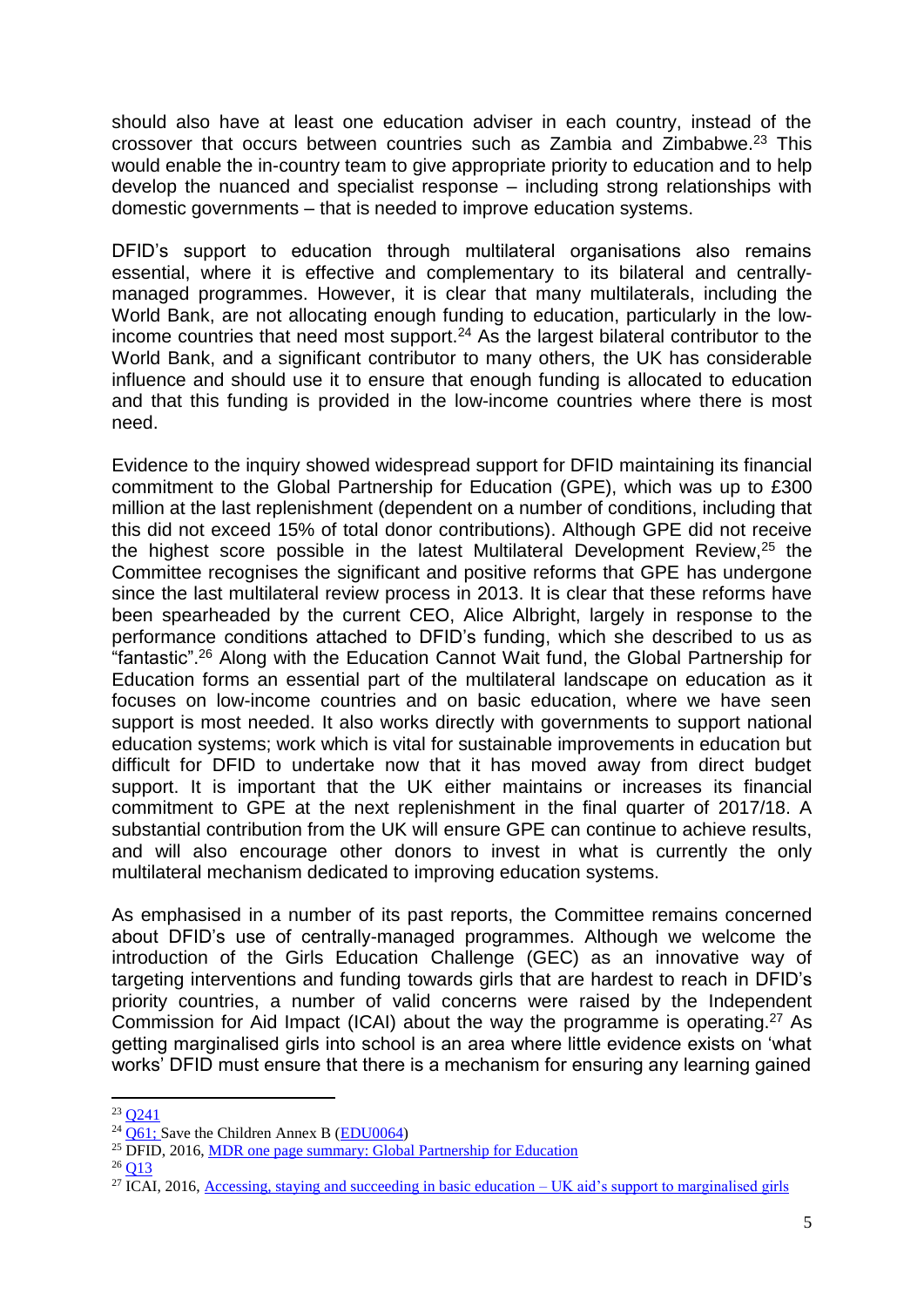through GEC programming is used to inform future work in this area. We are pleased that DFID committed to this in its response to ICAI's 2016 report and look forward to hearing more about how this will work in practice.

The ICAI report also highlighted concerns about DFID's approach to value for money when targeting marginalised girls. The report concluded that, "there is a risk that the drive for economy and efficiency will create disincentives for DFID and its partners to focus on marginalised girls".<sup>28</sup> As UNICEF highlighted to us, DFID should accept that targeting the most marginalised "will require more complex and often more expensive policy responses".<sup>29</sup> We therefore welcome the commitment from DFID. made in evidence to us, to incorporate equity into its value for money guidelines for education. We look forward to seeing these new guidelines in due course, and reflecting on how they might be used across the organisation to ensure DFID maintains its focus on leaving no one behind as it supports the achievement of the SDGs. 30

As is often the case with centrally-managed programmes, we also remain concerned about DFID's ability to join up the GEC programmes with its bilateral and multilateral interventions in its priority countries. As it moves into its second phase, we would like to see DFID make a concerted effort to join its GEC programmes up with its other incountry education work to ensure a coherent approach towards marginalised girls' education.

# **The UK as a global leader on education**

Over the course of this short Parliament, it has become clear to the Committee that DFID has significant political capital and influence amongst donors and nongovernmental actors in the international development sector. In addition to its own commitments, evidence has therefore pointed to the need for the UK to act as a leader and global advocate on education, where there has been such relative apathy from the international community in recent years.<sup>31</sup>

The UK could use its voice to encourage other donors to allocate more funding to education and ensure that current funding is allocated where it is most needed, rather than being spent in donors' own countries providing scholarships to domestic institutions. <sup>32</sup> DFID can also use its influence with governments in its priority countries to encourage them to allocate a greater proportion of their domestic budgets to education.

Even before the general election in June, there will be an opportunity for the UK to show such leadership at the G7 Summit in Italy, where education is on the agenda. The Summit provides the UK with a potential platform to encourage other donors to increase their international financial contributions to education. The G7 and G20

<sup>&</sup>lt;sup>28</sup> ICAI, 2016[, Accessing, staying and succeeding in basic education –](http://icai.independent.gov.uk/report/marginalised-girls/) UK aid's support to marginalised girls, para 5.4

 $29$  UNICEF (**EDU0058**) p. 6

<sup>30</sup> [Q177](http://data.parliament.uk/writtenevidence/committeeevidence.svc/evidencedocument/international-development-committee/dfids-work-on-education-leaving-no-one-behind/oral/46531.html)

 $31$  Save the Children [\(EDU0046\)](http://data.parliament.uk/writtenevidence/committeeevidence.svc/evidencedocument/international-development-committee/dfids-work-on-education-leaving-no-one-behind/written/38637.html) para 3.1

<sup>&</sup>lt;sup>32</sup> Some donors, such as Germany and France, spend a large percentage of their international aid to education in their own countries, providing scholarships to domestic universities. See [Q90](http://data.parliament.uk/writtenevidence/committeeevidence.svc/evidencedocument/international-development-committee/dfids-work-on-education-leaving-no-one-behind/oral/46366.html)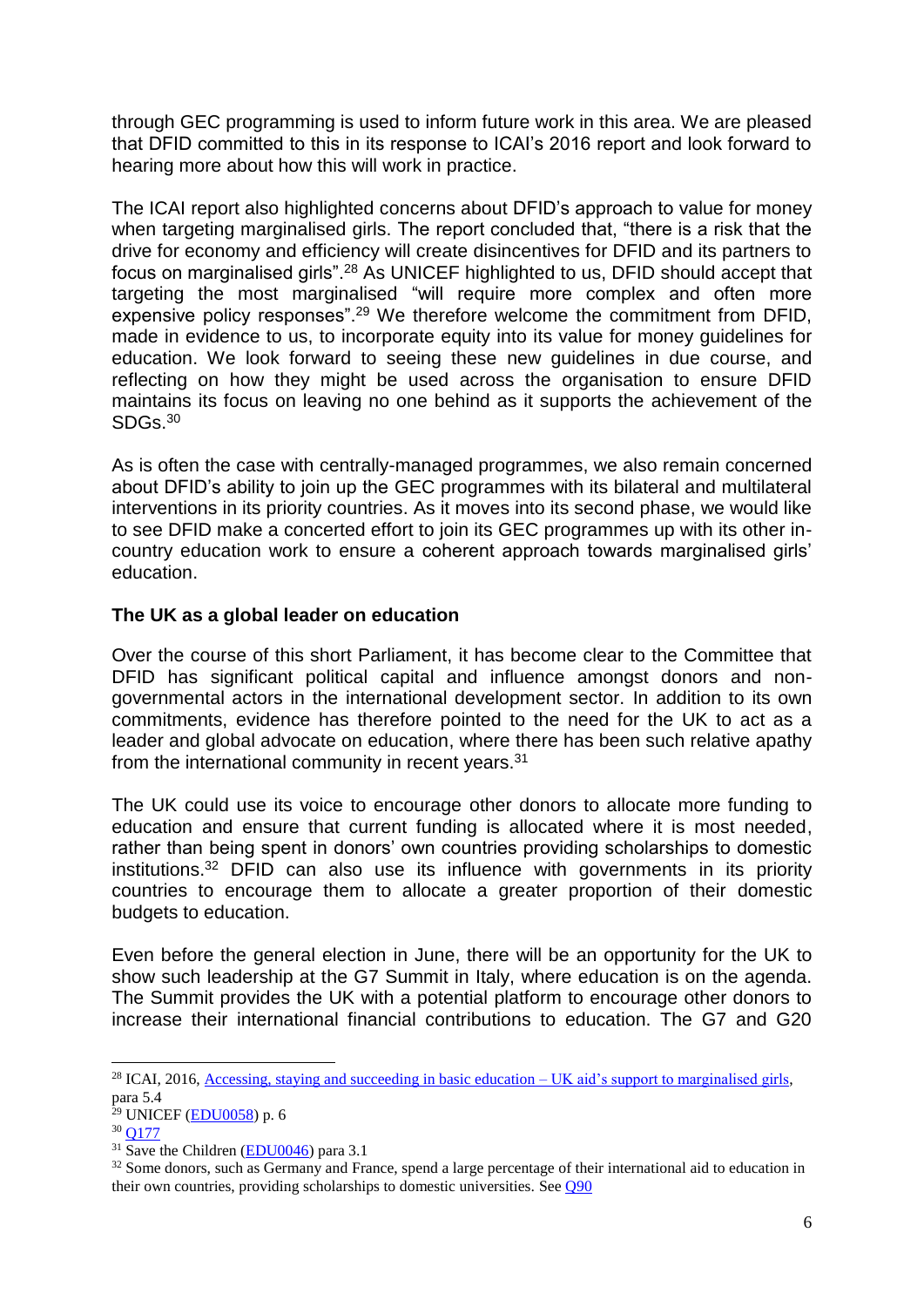Summits this year will offer crucial opportunities to galvanise the funding and drive needed to achieve SDG 4, including for those most vulnerable, such as refugees. The UK has the opportunity to be a leader on global education, and we hope that this Government, and the future Government, will be committed enough to take up the mantle.

## **Allocation of resources**

DFID currently allocates around 44% of its education spending to basic education, 18% to secondary and 4% to post-secondary. Just 1.3% of its basic education spending goes on early childhood education. $33$  Overall, the evidence we received agreed that DFID was right to focus the majority of its resources on basic education. As Alice Albright told us, if we think of education as a staircase, one of the critical investments is to ensure "the bottom of the staircase is pretty wide" so that "every kid can start at the bottom". <sup>34</sup> This makes sense as, if children do not have access to basic education, they stand no chance of progressing on to the later stages of schooling. Gordon Brown expressed concerns that some countries had got out of primary school education too early, "before we had completed our commitment to get every child to school".<sup>35</sup>

However, despite its allocation to basic education being broadly right, DFID may wish to consider some adjustments to its overall allocation. During the inquiry we have heard particularly compelling evidence from a large number of sources, including UNICEF, the University of Cambridge and Save the Children, to suggest DFID should be spending far more on early childhood education. Kevin Watkins told us that the current low spending on early years had to be seen as a "'shooting yourself in the foot' strategy" because by neglecting early childhood education "you are driving down the learning outcomes from the investments you are putting in place".<sup>36</sup> Professor Pauline Rose reinforced this point, telling us that, "the evidence is quite clear that that [an early childhood development programme] makes a huge difference to their readiness to learn once they are in school and has greater benefits once they go through the system, particularly for the most marginalised." She also added that the most marginalised are currently the least likely to get access to these sorts of programmes.<sup>37</sup> Given the weight of evidence on the benefits of pre-primary education, in terms of learning outcomes and equity, we recommend that DFID considers urgently its options for scaling up its support in this area.

We have also heard convincing arguments on the benefits of investing in secondary education, particularly when targeted towards the most marginalised, including girls. Camfed emphasised the need to invest in adolescent girls because they are "tomorrow's mothers" and education for them will also benefit the next generation.<sup>38</sup> The Malala Fund focused on the wider development benefits of a full 12 years of education for girls, stating in their evidence that, "If all girls had 12 years of education, child marriage would drop 64%, early births would drop 59% and child

1

<sup>38</sup> [Q218](http://data.parliament.uk/writtenevidence/committeeevidence.svc/evidencedocument/international-development-committee/dfids-work-on-education-leaving-no-one-behind/oral/47513.html)

<sup>33</sup> DFID, [Development Tracker,](https://devtracker.dfid.gov.uk/sector/1) accessed 20 April 2017

 $34$  O<sub>2</sub>

 $35 \overline{O}90$ 

 $36 \overline{O60}$ 

<sup>37</sup> [Q188](http://data.parliament.uk/writtenevidence/committeeevidence.svc/evidencedocument/international-development-committee/dfids-work-on-education-leaving-no-one-behind/oral/47513.html)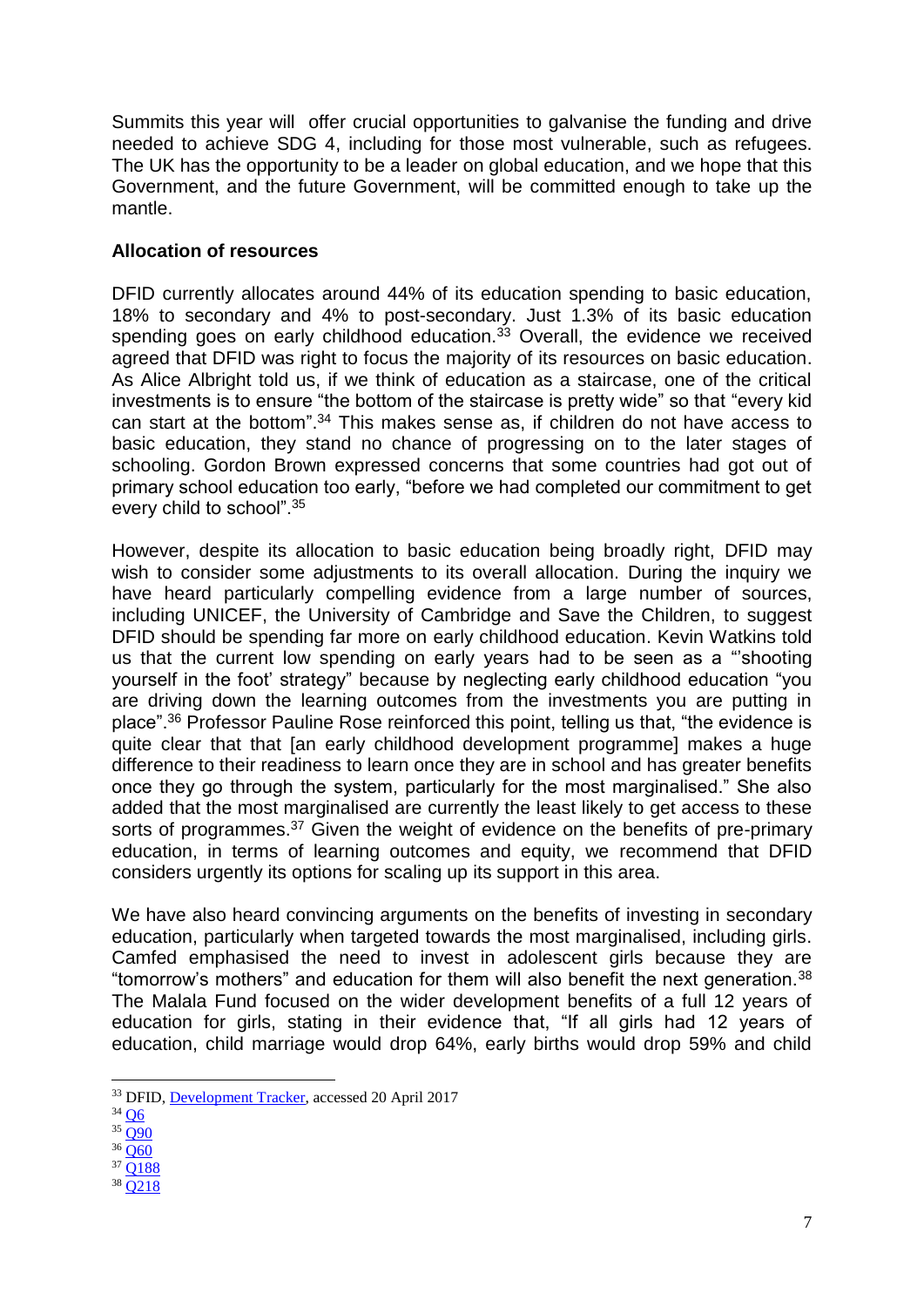deaths would decrease by 49%".<sup>39</sup> This links directly to your strong focus on family planning. Professor Pauline Rose argued that DFID's efforts should be focused on the transition [from primary to secondary, where there are large numbers of dropouts] and the most marginalised.<sup>40</sup> The evidence suggests therefore that DFID is right to maintain a considerable investment in secondary education, but its interventions here must be focused – at least for now – on key transition periods (where drop outs are high), the most marginalised children, and particularly on girls.

#### **Improving learning outcomes**

Although we remain concerned about slippage in some countries, and there are still millions of children out of school, access to primary school has improved immensely since 2000 as a result of the Millennium Development Goals' focus on achieving universal primary education.<sup>41</sup> However, with 330 million children in school but not learning, it is clear now that there is a crisis

*By 2030, 69% of children in low-income countries – 264 million – will not have achieved basic primary level skills in literacy and numeracy.*

- The Education Commission

in the quality of learning outcomes. In order to have a real impact on improving global education and ensure that we leave no one behind, DFID should now focus on supporting improvements in the quality of education that children receive and their ability to learn. But as the Department admits, "there are no quick fixes".<sup>42</sup>

Improving learning outcomes will require considerable investment in research and data, to try and find out where the major problems are and how they may be solved. To this end, we welcome DFID's £26.7m investment in the RISE (Research on Improving Systems of Education) programme and its continuing support for the UNESCO Institute of Statistics, OECD Programme for International Student Assessment for Development (PISA-D) and the Global Education Monitoring Report, which are currently the biggest sources of education data.<sup>43</sup> Although, as DFID admits, there are still relatively few statistics to be found on learning outcomes.<sup>44</sup>

What is evident is that good quality teaching is essential to improving learning outcomes for children in DFID's priority countries and this may be another area where DFID wants to consider its ability to scale up support. Professor Pauline Rose highlighted that ensuring children were not left behind in education relied on ensuring "they have the best teachers, the most qualified teachers and teachers who have been given training in how to teach basic literacy and numeracy".<sup>45</sup> She also emphasised the need for teachers to be trained in inclusive teaching practices, to ensure they can deal with diverse groups of children in the classroom and ensure children are not left behind once they reach the classroom, including those with disabilities.<sup>46</sup> Evidence to the Committee from the Open University provided some

<sup>39</sup> Malala Fund [\(EDU0066\)](http://data.parliament.uk/writtenevidence/committeeevidence.svc/evidencedocument/international-development-committee/dfids-work-on-education-leaving-no-one-behind/written/46890.html) para 3.2

<sup>40</sup> [Q190](http://data.parliament.uk/writtenevidence/committeeevidence.svc/evidencedocument/international-development-committee/dfids-work-on-education-leaving-no-one-behind/oral/47513.html)

<sup>41</sup> UN, [Millennium Development Goals Report 2015,](http://www.un.org/millenniumgoals/2015_MDG_Report/pdf/MDG%202015%20rev%20(July%201).pdf) p. 4

<sup>42</sup> DFID [\(EDU0054\)](http://data.parliament.uk/writtenevidence/committeeevidence.svc/evidencedocument/international-development-committee/dfids-work-on-education-leaving-no-one-behind/written/40132.html) p. 9

<sup>43</sup> DFID [\(EDU0054\)](http://data.parliament.uk/writtenevidence/committeeevidence.svc/evidencedocument/international-development-committee/dfids-work-on-education-leaving-no-one-behind/written/40132.html) p. 9-10

<sup>44</sup> DFID [\(EDU0054\)](http://data.parliament.uk/writtenevidence/committeeevidence.svc/evidencedocument/international-development-committee/dfids-work-on-education-leaving-no-one-behind/written/40132.html) p. 9

<sup>45</sup> [Q188](http://data.parliament.uk/writtenevidence/committeeevidence.svc/evidencedocument/international-development-committee/dfids-work-on-education-leaving-no-one-behind/oral/47513.html)

<sup>46</sup> [Q188](http://data.parliament.uk/writtenevidence/committeeevidence.svc/evidencedocument/international-development-committee/dfids-work-on-education-leaving-no-one-behind/oral/47513.html)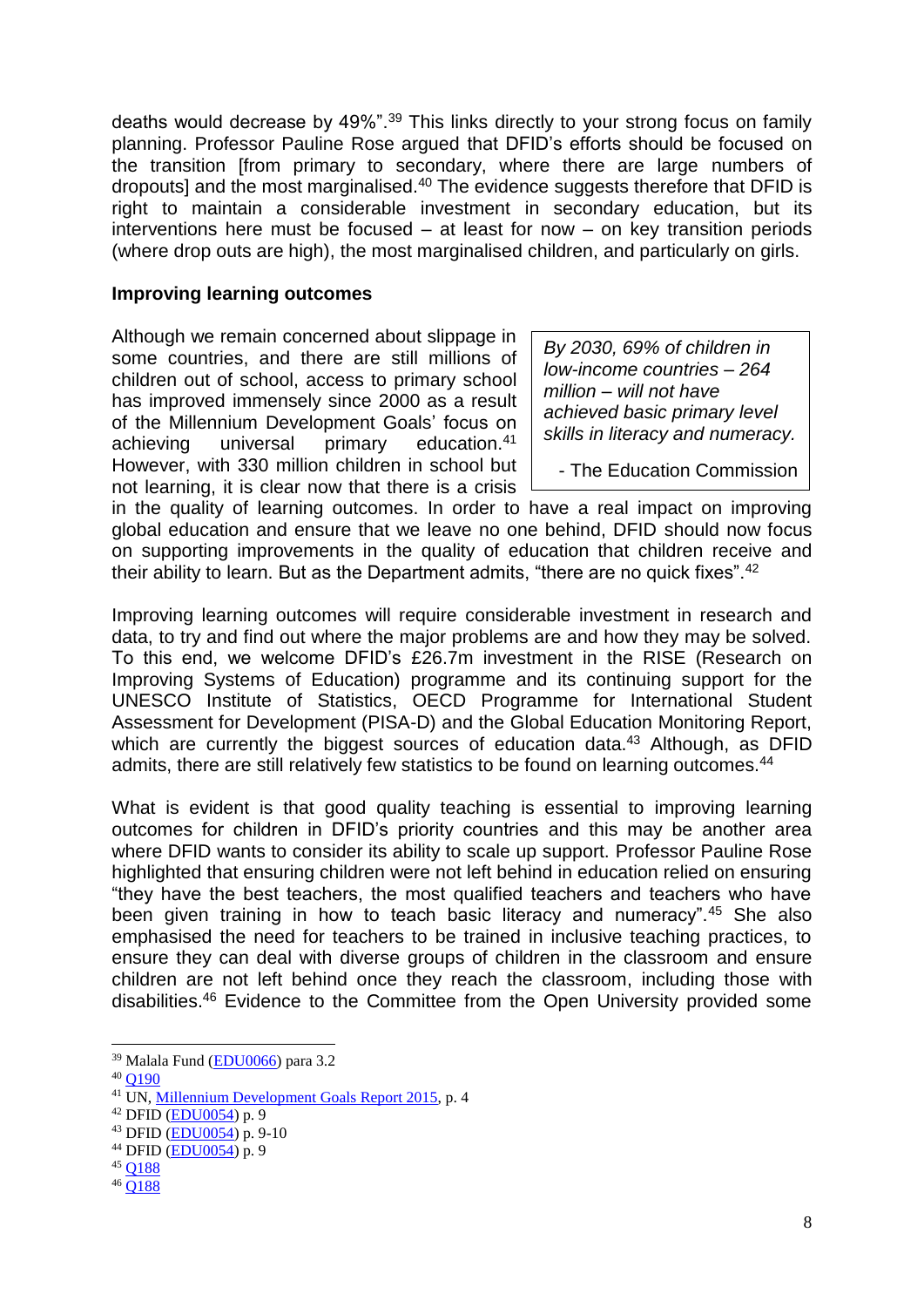interesting suggestions on the potential for DFID to support school-based teacher development.<sup>47</sup> Camfed highlighted the need for support for teacher training to be systemic.<sup>48</sup> The Committee also saw some good practice examples of teacher training support provided by DFID through the EQUIP-T programme in Tanzania, so there are existing examples that the Department can draw from.

## **Leaving no one behind**

As we have already explored in some depth in this letter, one of the greatest challenges the world faces in achieving SDG 4 is tackling inequality in education. We were told repeatedly in evidence that the poorest children are the least likely to be in school and the most marginalised children – including girls, disabled children and refugees – are most at risk of missing out on an education. As a result, it is clear that a huge proportion of the world's children are being left behind and reaching them will be a critical challenge for DFID in the years ahead. Vital to this process will be the collection of disaggregated data to ensure countries have accurate information on who is being left behind and where they are, to enable governments and donors to reach out to them. We are pleased to note that DFID is already supporting some of this work strengthening data systems.<sup>49</sup>

The education of girls is essential and DFID has repeatedly shown its commitment to getting more girls learning. However, breaking down the barriers that prevent girls getting to school, especially those based on cultural or social norms, remains a huge challenge. As already stated, we welcome the innovative approach of the Girls Education Challenge and recognise that the lessons learned from these programmes could be vital in finding out 'what works' in supporting more girls to receive an education. We have been particularly impressed by Camfed's multidimensional, community-based approach to improving girls' education in Tanzania, and hope lessons can be learned from this programme and transferred to other contexts.<sup>50</sup>

UNICEF estimates that 90% of disabled children in the developing world do not go to school.<sup>51</sup> This is an extraordinary figure. The British Council highlighted to us that whilst DFID has had a strong focus on girls' education, it "has had less focus on children with disabilities and special educational needs".<sup>52</sup> DFID has in recent years shown itself to be a leading advocate on rights for disabled people in developing countries, with the publication of the DFID Disability Framework in 2015.<sup>53</sup> Although the Framework made some basic commitments on ensuring all school building supported by DFID met accessibility requirements, there was no firm commitment on supporting the provision of quality education for children with disabilities. You stated very recently that, "Disability is shamefully the most under-prioritised, underresourced area in development".<sup>54</sup> We agree and recommend that DFID must now put greater emphasis – akin to its focus on girls education – on working to ensure

<sup>47</sup> The Open University [\(EDU0013\)](http://data.parliament.uk/writtenevidence/committeeevidence.svc/evidencedocument/international-development-committee/dfids-work-on-education-leaving-no-one-behind/written/38309.html)

<sup>48</sup> Camfed [\(EDU0053\)](http://data.parliament.uk/writtenevidence/committeeevidence.svc/evidencedocument/international-development-committee/dfids-work-on-education-leaving-no-one-behind/written/40131.html) para 6.1

<sup>49</sup> DFID [\(EDU0054\)](http://data.parliament.uk/writtenevidence/committeeevidence.svc/evidencedocument/international-development-committee/dfids-work-on-education-leaving-no-one-behind/written/40132.html) p. 9-10

 $50$  Camfed [\(EDU0053\)](http://data.parliament.uk/writtenevidence/committeeevidence.svc/evidencedocument/international-development-committee/dfids-work-on-education-leaving-no-one-behind/written/40131.html)

<sup>&</sup>lt;sup>51</sup> UNICEF, 2014, [Global Initiative on Out of School Children: South Asia Regional Study](https://www.unicef.org/education/files/SouthAsia_OOSCI_Study__Executive_Summary_26Jan_14Final.pdf)

<sup>52</sup> British Council [\(EDU0027\)](http://data.parliament.uk/writtenevidence/committeeevidence.svc/evidencedocument/international-development-committee/dfids-work-on-education-leaving-no-one-behind/written/38360.pdf) para 11.2

<sup>53</sup> DFID, 2015, [DFID Disability Framework](https://www.gov.uk/government/uploads/system/uploads/attachment_data/file/554802/DFID-Disability-Framework-2015.pdf)

<sup>54</sup> DFID, [Speech: Bond Annual Conference 2017,](https://www.gov.uk/government/speeches/bond-annual-conference-2017) 20 March 2017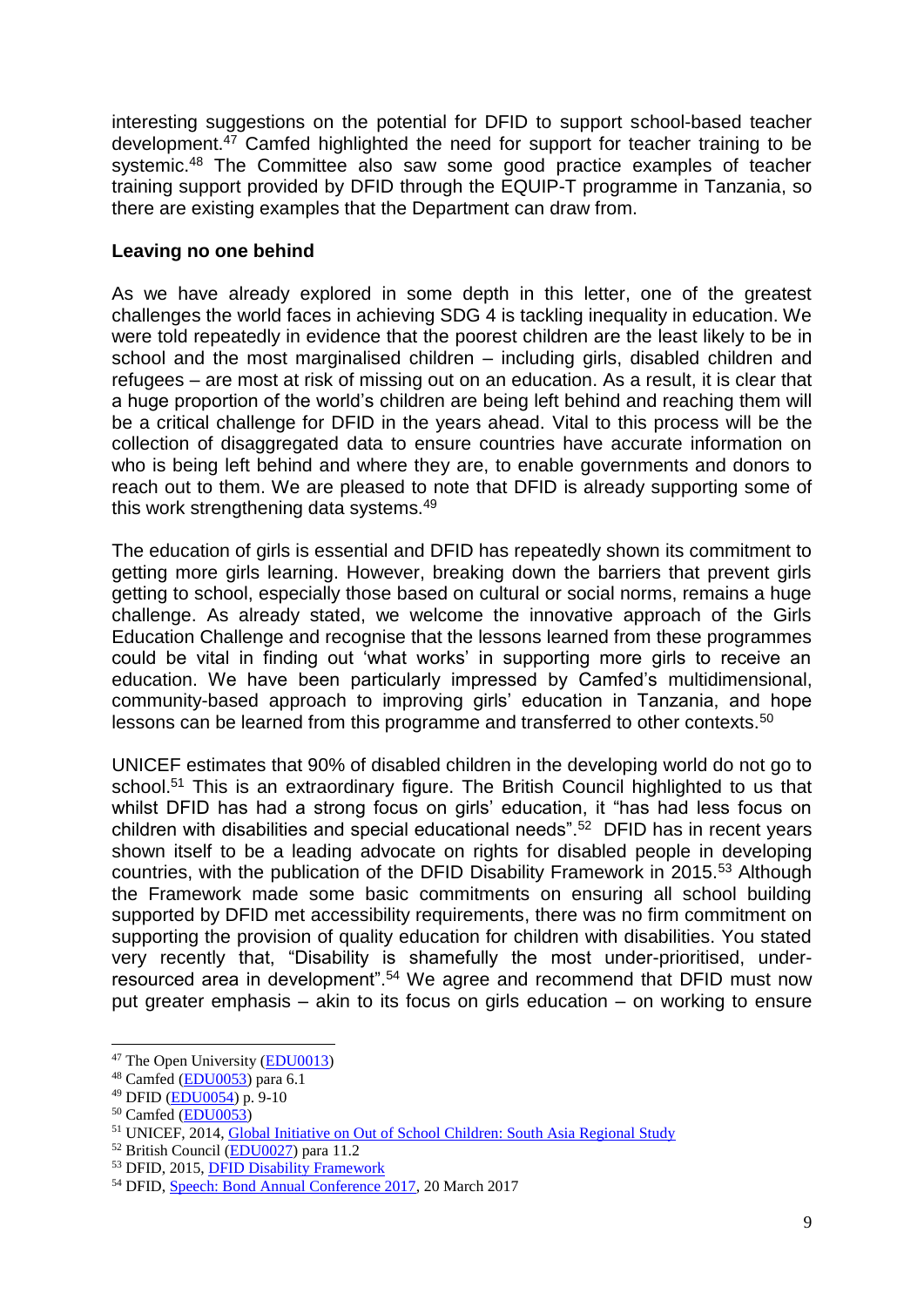children with disabilities have access to appropriate, high quality education. In Kenya, the Committee were particularly impressed by the Girls Education Challenge project run by Leonard Cheshire Disability in Kisumu and would like to see DFID supporting similar programmes for all disabled children.

As already mentioned, in order to ensure no one is left behind, it is vital that DFID's approach to value for money acknowledges the additional costs involved in reaching the most marginalised children, including girls and children with disabilities, and adequately reflects the Department's stated commitment to leave no one behind in education.

### **Low-fee private schools**

Low-fee private schools are a reality in many of DFID's priority countries. There are many different models of low-fee private schools, from small, local providers to large international chains. We have seen examples of different types of low-fee private schools on our visits to Nigeria, Uganda and Kenya over the past two years. Recent visits to these countries, and to the Democratic Republic of Congo, have also opened our eyes to the informal charges parents often have to pay at government schools. Because of this, we recognise that the issue of DFID's engagement with the 'low-fee sector' is more complex than many commentators would suggest.

The biggest problem is that, as things stand, DFID does not have a clear, evidencebased approach to its support for low-fee schools. The impact of such schools on education systems, and on children's learning outcomes, is something which needs a lot more research and interrogation. The evidence presented to us during this inquiry certainly suggests that the majority of low-fee private schools are not serving the poorest and most marginalised children,<sup>55</sup> which is where DFID's focus should certainly be. In addition to this, there is little evidence yet to prove that, once the social background of a child is accounted for, low-fee private schools produce better learning outcomes for children than government schools.<sup>56</sup>

Currently, DFID invests the majority of its education funding in government education systems. This should remain the case, as government schools are still where the most disadvantaged children are based.<sup>57</sup> Investments in low-fee private schools should only be made on an exceptional basis, where there is clear evidence that the school's target children would not otherwise be able to receive an education in a government school (for example the very impressive PEAS schools, which targets marginalised, rural girls in Uganda). Low-fee schools will continue to exist, and to proliferate, in many of DFID's priority countries. Where this is the case, rather than supporting schools directly, DFID could concentrate on providing support to governments to help them establish good systems of regulation for low-fee private schools, to ensure a better and more consistent quality of education for the children attending them. We have already seen examples of this type of work through the DEEPEN programme in Nigeria.

1

<sup>55</sup> Research for Equitable Access and Learning (REAL) Centre, University of Cambridge [\(EDU0023\)](http://data.parliament.uk/writtenevidence/committeeevidence.svc/evidencedocument/international-development-committee/dfids-work-on-education-leaving-no-one-behind/written/38349.html) p. 4; [Q214;](http://data.parliament.uk/writtenevidence/committeeevidence.svc/evidencedocument/international-development-committee/dfids-work-on-education-leaving-no-one-behind/oral/47513.html) Ark [\(EDU0073\)](http://data.parliament.uk/writtenevidence/committeeevidence.svc/evidencedocument/international-development-committee/dfids-work-on-education-leaving-no-one-behind/written/69083.html)

<sup>56</sup> [Q70;](http://data.parliament.uk/writtenevidence/committeeevidence.svc/evidencedocument/international-development-committee/dfids-work-on-education-leaving-no-one-behind/oral/45291.html) Ark [\(EDU0073\)](http://data.parliament.uk/writtenevidence/committeeevidence.svc/evidencedocument/international-development-committee/dfids-work-on-education-leaving-no-one-behind/written/69083.html); [Q214](http://data.parliament.uk/writtenevidence/committeeevidence.svc/evidencedocument/international-development-committee/dfids-work-on-education-leaving-no-one-behind/oral/47513.html)

<sup>57</sup> Research for Equitable Access and Learning (REAL) Centre, University of Cambridge [\(EDU0023\)](http://data.parliament.uk/writtenevidence/committeeevidence.svc/evidencedocument/international-development-committee/dfids-work-on-education-leaving-no-one-behind/written/38349.html) p. 4